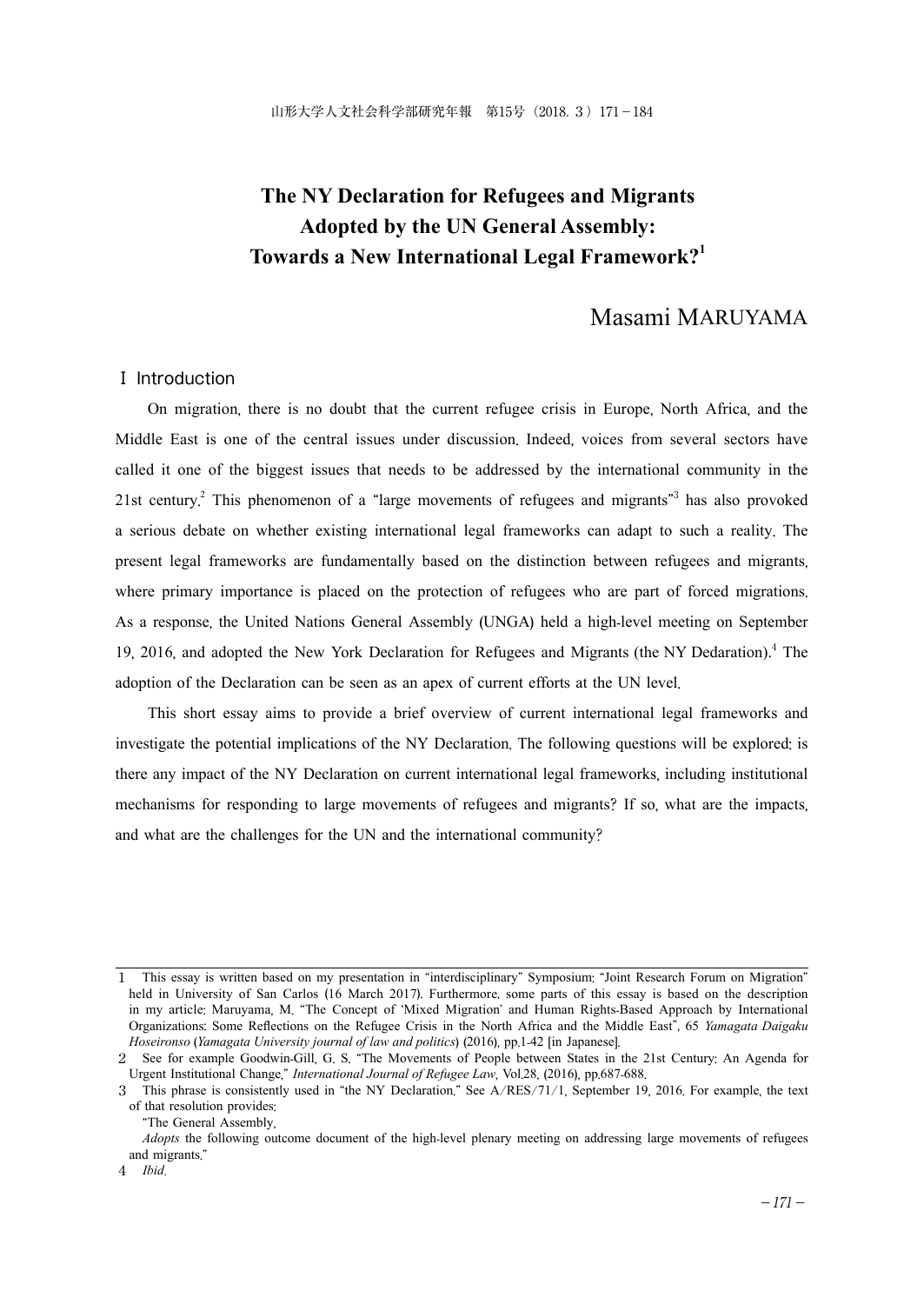#### Ⅱ Current international legal frameworks: main shortcomings

As is well known, there is no comprehensive multilateral international treaty on migration that has been entered into force by all States. There are, however, various international frameworks related to migration. For the purpose of analysis, these can be categorized into four groups: (1) protection of refugees, (2) human rights protection for migrants workers, (3) regulation of international crimes, and (4) informal multilateral fora for international cooperation on migration. The following is an overview of each category focusing on shortcomings and limitations.

# **(1) Protection of refugees**

There are two core instruments at the universal level for the protection of refugees: the Convention relating to the Status of Refugees (adopted in 1951 with 145 ratifications) and the Protocol relating to the Status of Refugees (adopted in 1967 with 146 ratifications).<sup>5</sup> The Refugee Convention defines "refugee" as a person, "owing to *well-founded fear of being persecuted for reasons of race, religion, nationality, membership of a particular social group or political opinion*, is *outside the country* of his nationality and is unable or, owing to such fear, is unwilling to avail himself of the protection of that country" (Article.1-A (2), emphasis added). According to the Conventions, the UN High Commissioner for Refugees (UNHCR) assumes the function of providing international protection to refugees. In so doing, it has evolved three basic measures—voluntary repatriation, integration, and resettlement in a third country—as durable solutions. Furthermore, the UNHCR has progressively been expanding "the protection space" to include those fleeing from international armed conflicts and internally displaced persons (IDPs) mainly fleeing internal armed conflicts who are not recognized in the mandate of the Refugee Conventions. <sup>6</sup> Corresponding to such expansion, the focus of academic study has also been shifting from "refugee studies" to "forced migration studies" since the 1990s.<sup>7</sup>

At any rate, the Refugee Conventions have no provision imposing strict obligations on State Parties for international cooperation, while Article 35 of the Convention only provides a soft framework for cooperation. In other words, the Refugee Conventions do not legally require or guarantee the reception of refugees by States in resettlement programmes. This means, in part, that there is no legal rationale for how to achieve equitable burden or responsibility sharing within the present legal frameworks.

### **(2) Human rights protection for migrant workers**

The International Labour Organization (ILO) has long been setting international standards to protect

<sup>5</sup> Combined, these two conventions are known as the "Refugee Conventions." Another regional treaty, the OAU Convention Governing Specific Aspects of Refugee Problems in Africa, adopted in 1969, expands the definition of refugee to include persons fleeing from armed conflicts.

<sup>6</sup> Goodwin-Gill, *supra* note (2), p.682.

<sup>7</sup> See for example Fiddian-Qasmiyeh, E., G. Loescher, K. Long, and N. Sigona (eds.), *The Oxford Handbook of Refugee and Forced Migration Studies*, Oxford University Press (2014).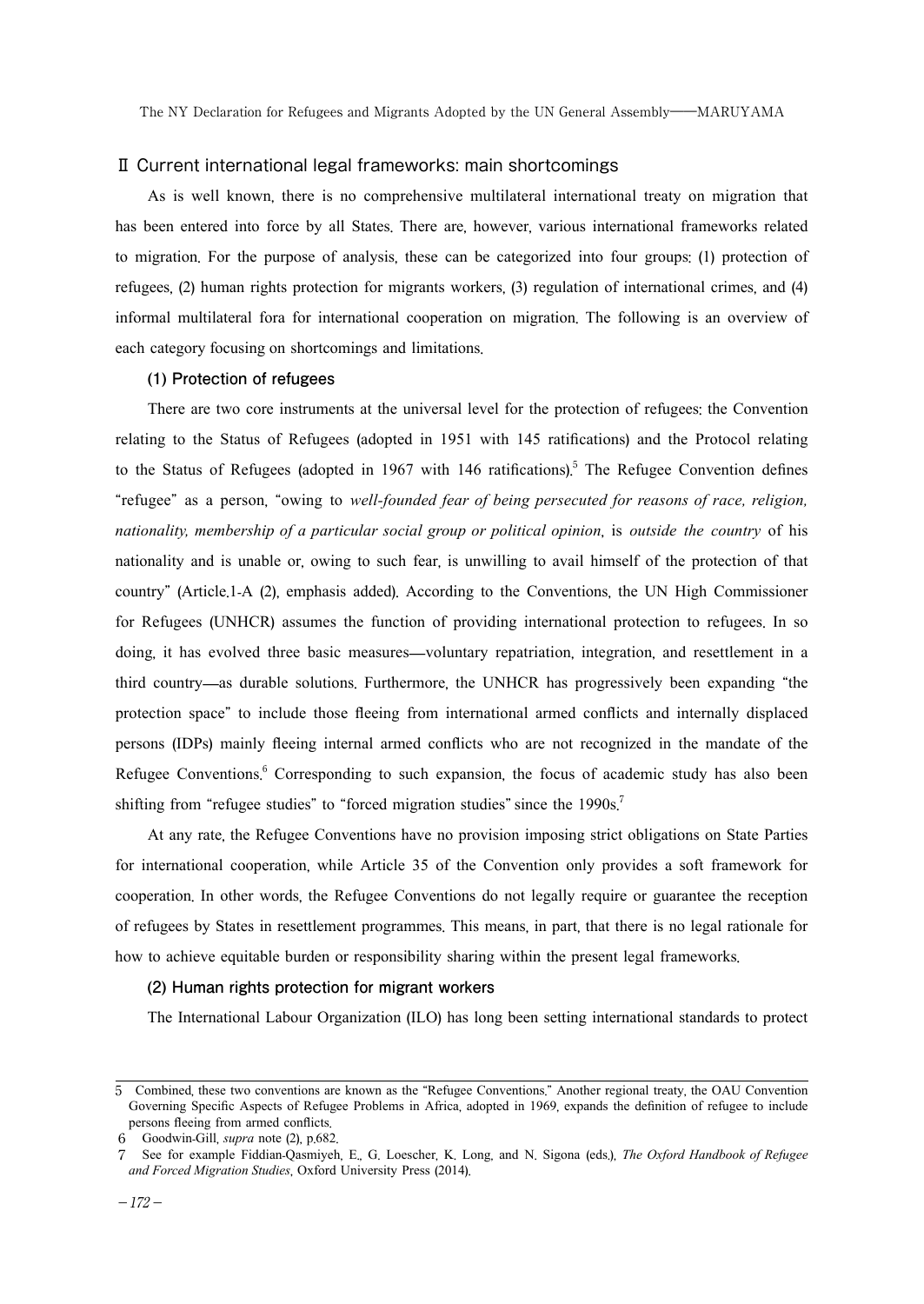migrant workers' rights. This has been done through the ILO Conventions and Recommendations, which are equipped with a supervisory mechanism to promote the implementation of standards in each Member State. The Migration for Employment Convention (Revised), No. 97 (adopted in 1949 with 49 ratifications) and the Migrant Workers (Supplementary Provisions) Convention, No.143 (adopted in 1975 with 23 ratifications) are particularly important. They aim to protect migrants in the process of movement and in receiving equal treatment in recipient States.

At the UN level, the UNGA adopted the International Convention on the Protection of the Rights of All Migrant Workers and Members of Their Families in 1990 (with 51 ratifications). As the name of the treaty indicates, it has a broad objective and it diminishes any distinction between "regular" and "irregular" migration. Although there was some doubt as to whether the convention would be entered into force, this was achieved in 2003. This convention has, like other human rights treaties, its own supervisory mechanism to ensure implementation by the State Parties. However, neither the ILO Conventions nor the Rights of Migrant Workers Convention have many ratifications, and almost all of the State Parties are sending States. Therefore, expectations for their effectiveness are low.

With regard to the universality of Parties and effective supervisory mechanisms, we cannot ignore various human rights treaties, including two international covenants and the International Convention on the Elimination of All Forms of Racial Discrimination, the Convention on the Elimination of All Forms of Discrimination against Women, and the Convention on the Rights of the Child. While these human rights treaties do not deal with migration directly or comprehensively, all of these provide for equality and non-discrimination as fundamental principles. Two of them focus on women and children respectively, who are frequently placed in fragile and severe conditions as refugees or migrants.

There are some attempts to codify one inclusive instrument by combining the plethora of relevant human rights and principles. To raise one example, the Georgetown University Law Center's International Migrants Bill of Rights Initiative aims to provide "a dynamic blueprint for the protection of the rights of migrants, drawing from all areas of international law, including treaty law, customary international law, areas of State practice and best practices."8 To be sure, there are criticisms that more effort should be placed on ensuring the implementation of existing norms by States rather than drafting such an instrument, and that such an instrument cannot be an effective legally binding treaty when we look at the current situation surrounding the Rights of Migrant Workers Convention. Despite some truths in these criticisms, such an inclusive document for migrants' rights could present a viable pathway to

<sup>8</sup> See Georgetown University Law Center, "International Migrants Bill of Rights," *Georgetown Immigration Law Journal*, Vol. 24, (2010), pp.395-506. On the international legal framework based on customary international law, see Chetail, V., "The Transnational Movement of Persons under General International Law-Mapping the Customary Law Foundations of International Migration Law," in Chetail, V. and C. Bauloz (eds.), *Research Handbook on International Law and Migration*, Edward Elgar Publishing (2014), pp.1-72.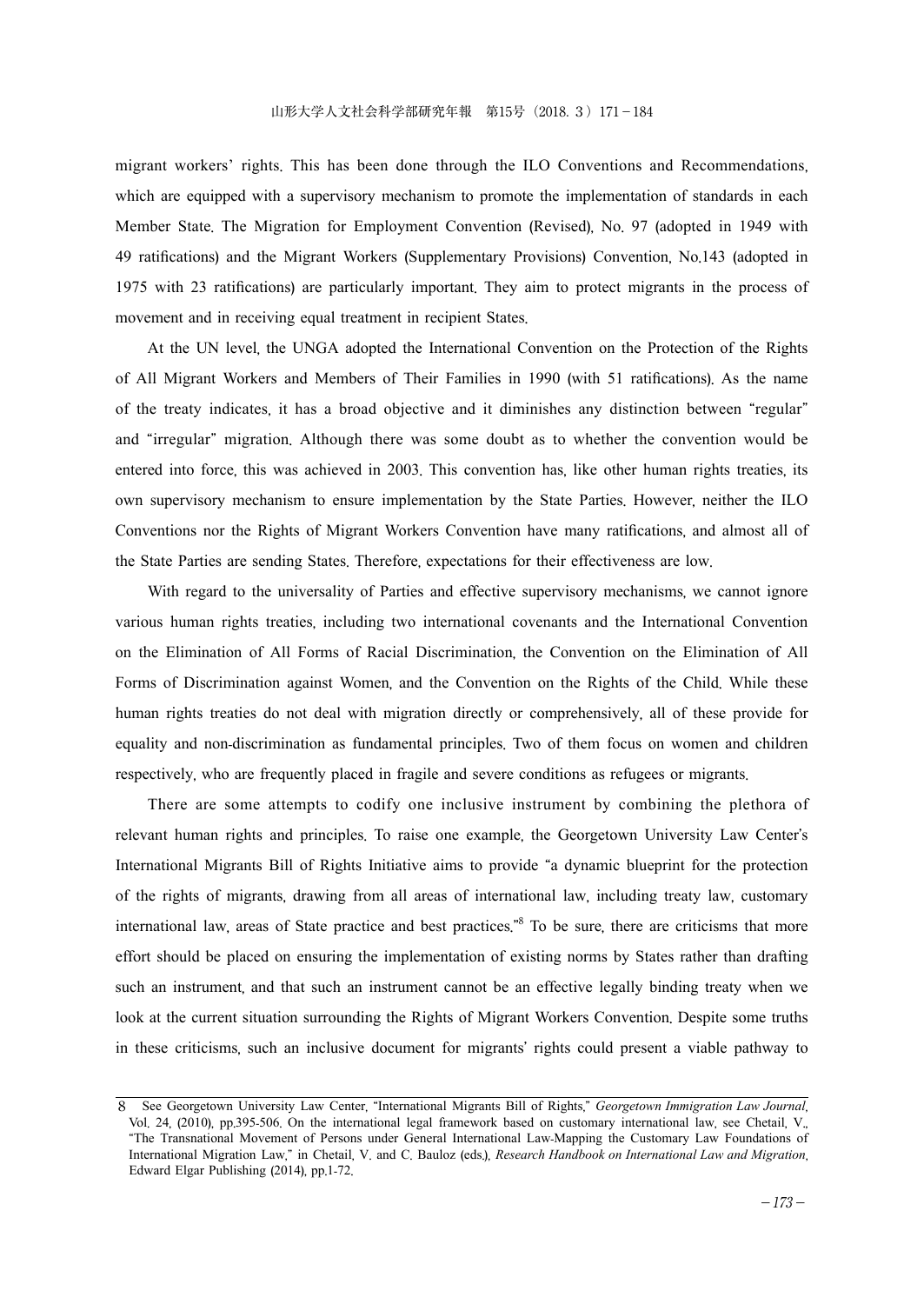building a more effective and comprehensive global governance on migration.

#### **(3) Regulation of international crimes**

Recently, human trafficking and migrant smuggling in the large movements of refugees and migrants have been increasingly regarded as serious problems. In 2000, the UNGA adopted the Protocol to Prevent, Suppress and Punish Trafficking in Persons, Especially Women and Children (with 169 and EU ratifications) and the Protocol against the Smuggling of Migrants by Land, Sea and Air (with 141 and EU ratifications). Both are supplements to the UN Convention against Transnational Organized Crime. The former obliges State Parties to criminalize human trafficking (Article 5) and also imposes on States obligations to assist and protect victims of human trafficking (Article 6). The latter also obliges State Parties to criminalize the smuggling of migrants (Article 6), but denies criminal liability of migrants (Article 6). For example, it also provides that measures to prevent smuggling at sea shall be taken in accordance with relevant domestic and international laws (Article 8 (7)) and that States shall ensure the safety and humane treatment of the persons on board when they take measures against a vessel (Article 9 (1)).

These Protocols have not been equipped with supervisory bodies as is the case with human rights treaties. On the other hand, the International Organization for Migration (IOM) is given an important role of providing technical assistance for States to prevent human trafficking and protect victims. The UN Office on Drugs and Crime (UNODC), as the Secretariat of the Conference of Parties to the UN Convention against Transnational Organized Crime, also assists States with implementation. Taking the protection of victims based on the above two Protocols into consideration, these two Protocols might also be regarded as a kind of framework for human rights protection. On the other hand, as these regimes consider people as objects to be controlled and regulated by States, they may also function to confine migrants who want to move from the South to the North, where there are severely restricted (almost closed) regular routes in the name of the security of industrialised countries (securitization).

### **(4) Informal multilateral fora for international cooperation on migration9**

In the 1990s, many international conferences to address various global issues were held under the aegis of the UN. The International Conference on Population and Development held in 1994 strongly recognized the need for a comprehensive response to migration. For many years after that conference, however, a multilateral framework for comprehensive response was not formalized. A turning point was the UNGA High-Level Dialogue on International Migration and Development convened in September 2006. Before this UNGA plenary session, the UN Secretary-General established the Global Migration Group (GMP) for the purpose of inter-institutional coordination and cooperation. The GMP is composed

<sup>9</sup> See in detail, Omelaniuk, I., "Global migration institutions and processes" in Opeskin, B., R. Perruchoud, and J. Redpath-Cross (eds.), *Foundations of International Migration Law*, Cambridge University Press (2012), pp.356-363.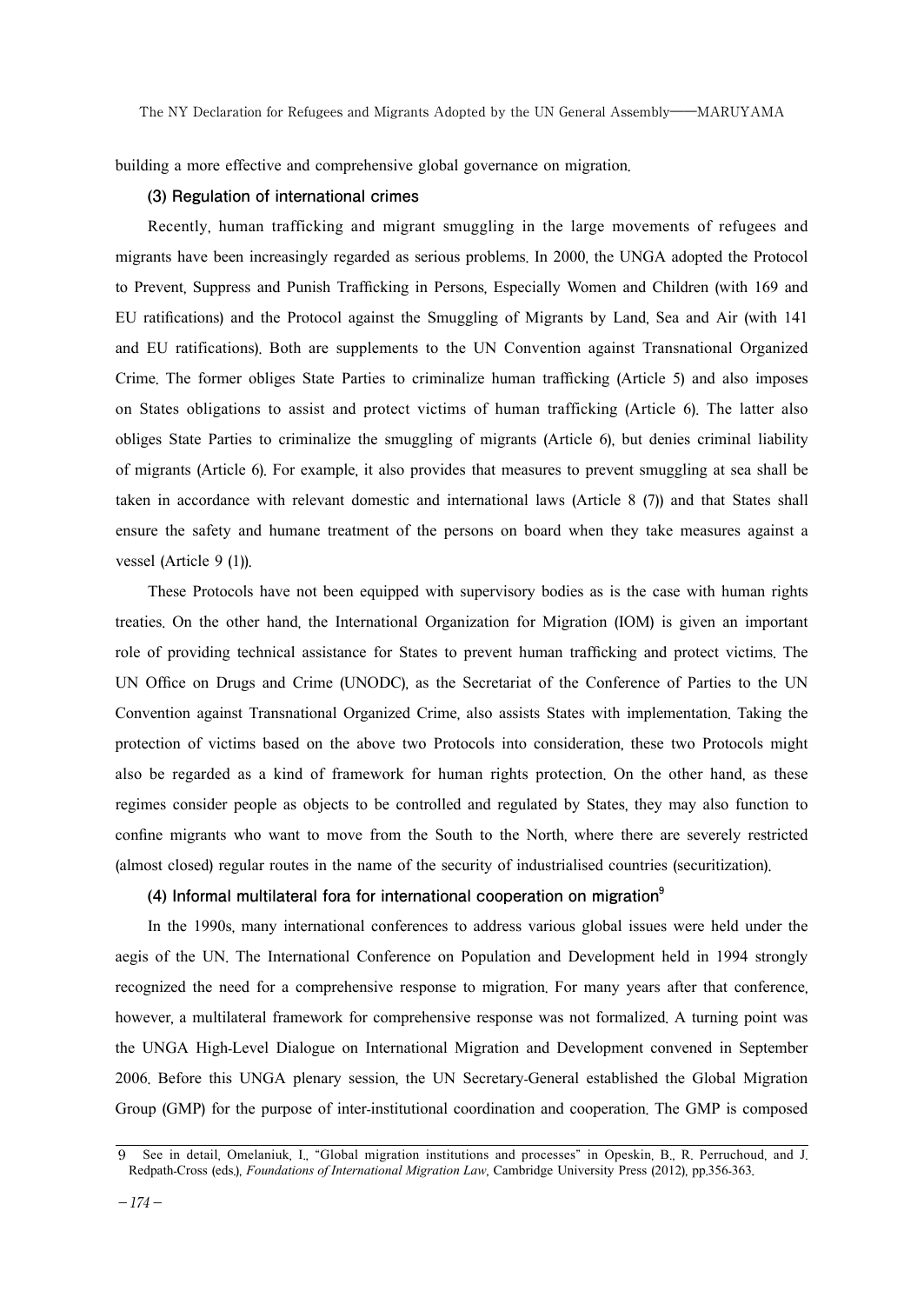of relevant UN and autonomous subsidiary organs, specialized agencies, and the IOM.

Furthermore, the Global Forum on Migration and Development (GFMD) was established as an independent and informal multilateral forum. The GFMD is open to every State and UN observer, and characterized as a voluntary, informal, and non-binding State-led process. The GFMD aims to promote understanding and cooperation for strengthening the relationship between migration and development and to produce practical and action-oriented results. While it is not a part of the UN, the contents of discussions in the GFMD are reported to the UNGA and there is close relationship with the Secretary-General's Special Representative for international migration and the GMP. The GFMD took on the role of hosting the preparatory meeting for the Second High-Level Dialogue on International Migration and Development held in 2013.

As indicated by their names, the informal fora for dialogue aim to strengthen international cooperation that connects economic development and international migration, and indeed they have contributed to doing so. It is also important to note that humanitarian dimensions such as protection of migrants' rights and response to human trafficking and migrant smuggling have also been put on the agenda in these fora.

As a whole, the current international legal frameworks can be characterized as a patchwork of various human rights instruments and weak implementing mechanisms in which many international actors are involved. A comprehensive framework for international migration, if any, is embryonic and informal.

### Ⅲ Overview of the NY Declaration

#### **(1) Antecedent to the NY Declaration**

One of the key characteristics of the current "large movements" of people might be that it is "mixed" in that refugees who legally must be protected and migrants who are not necessarily protected move along the same routes, and that the person who is on the move often has mixed motivations—both to be free from fear or persecution and to seek opportunities for better living conditions. Where States and various international organizations and NGOs have faced this phenomenon, they cannot help but make refugees and migrants objects of protection and assistance. The distinction between the two is thus certainly becoming blurred and obsolete. On this point, the NY Declaration says the following:

"We are witnessing in today's world an unprecedented level of human mobility. More people than ever before live in a country other than the one in which they were born. Migrants are present in all countries in the world. Most of them move without incident. In 2015, their number surpassed 24.4 million, growing at a rate faster than the world's population. However, there are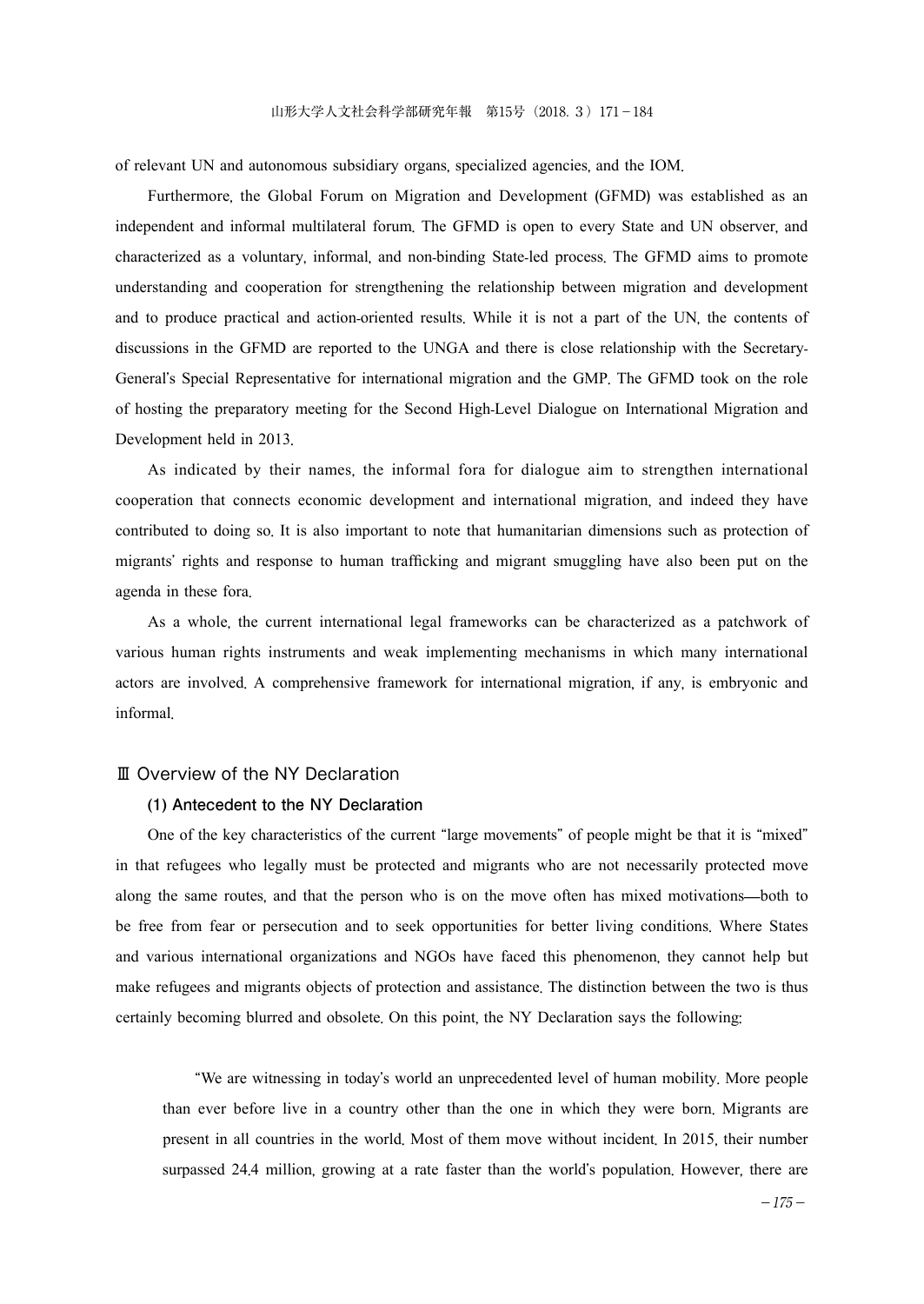The NY Declaration for Refugees and Migrants Adopted by the UN General Assembly――MARUYAMA

roughly 65 million forcibly displaced persons, including over 2.1 million refugees, 3 million asylum seekers and over 40 million internally displaced persons."10

Reflecting this new reality, there has been shift from "refugee studies" to "forced migration studies" in the international legal scholarship as mentioned above. At the same time, legal norms have been evolving to protect persons who are forced to move, such as the internally displaced.

In International practices, there has been progress in "mainstreaming human rights" within the UN system since the beginning of the 21st century. This trend is noticeable at all levels of UN activities and its influence is also felt in the area of development and migration. In advance of the High-level Dialogue on International Migration and Development referred to above, the UNGA requested the High Commissioner for Human Rights to ensure that the dialogue "analyses the linkage between migration and development in a balanced and comprehensive manner that includes, among others, a human rights perspective." The High Commissioner's report noted the "mainstreaming human rights" movement within the UN, and indicated that the role of the UN in international migration governance is fundamentally defined by a "human rights-based approach."<sup>11</sup>

In this regard, successive reports by the Special Rapporteur on the human rights of migrants (Special Rapporteur) appointed by the Human Rights Council are also indicative. The Special Rapporteur submitted a report on the management of the external borders of the EU in  $2013^{12}$  and a followup report entitled "Banking on mobility over a generation" in 2015. <sup>13</sup> In the 2015 report, the Special Rapporteur connects human rights with the economic and social interests of both sending and recipient States by stating that "[d]eveloping a human rights-based framework by tackling the most pressing concerns and sustaining the political will needed to stay the course of reform over a generation will allow the European Union to bank on the economic and social benefits of mobility." The report also points out that a human rights-based framework indicates "equality and non-discrimination, the duty to protect and access to justice." Finally, it criticizes that "[t]he strict conceptual delineation between internal and external migrants, demonstrated by the freedom of movement within the Schengen region and the securing of external borders, conflicts with a human rights-based framework for migration that is based on equality and non-discrimination."<sup>14</sup>

<sup>10</sup> The NY Declaration, para.3.

<sup>11</sup> *Migration and Human Rights: improving human rights-based governance of international migration*, p.32, at: http://www. ohchr.org/Documents/Issues/Migration/MigrationHR\_improvingHR\_Report.pdf (as of December 11, 2017).

<sup>12</sup> *Regional Study: management of the external borders of the European Union and its impact on the human rights of migrants*, A/HRC/23/46, April 24, 2013.

<sup>13</sup> *Banking on mobility over a generation: follow-up to the regional study on the management for the external borders of the European Union and its impact on the human rights of migrants*, A/HRC/29/36, May 8, 2015.

<sup>14</sup> *Ibid*., paras.60, 62, 71.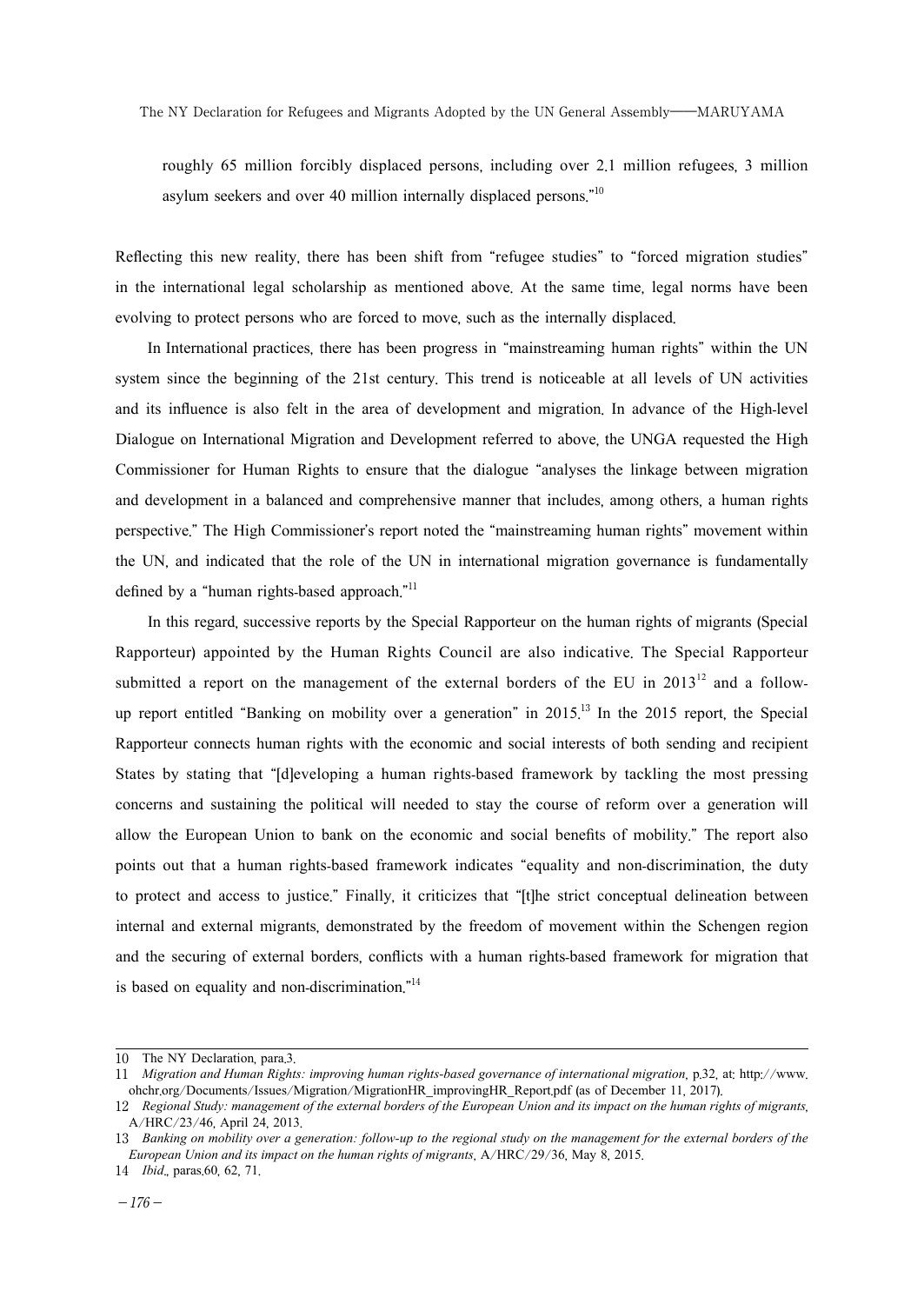Other indicative points might be statements that "[t]he view of migrants among many stakeholders as 'illegal' is counterproductive" because it "has also had an impact on the general public's perception of migrants, legitimizing policies that are not in line with human rights guarantees and contributing to xenophobia and discrimination." Similarly, "[t]he common conception that migrants are 'job stealers' is also a harmful fantasy....conceptions of migrants as 'a burden' are not based in reality, nor are they productive....Acknowledging that migrants are human beings with rights, the European Union and its member States should be talking about sharing a responsibility, not a burden.<sup>"15</sup>

The approach adopted by the Special Rapporteur appears to have sufficient flexibility in the sense that human rights consideration is integrated with development and economic goals. Indeed, the Special Rapporteur's 2014 report recommends mainstreaming migration into the sustainable development goals, noting that migrants are internationally recognized as "drivers" and "enablers" of development. <sup>16</sup> In other words, protecting human rights of migrants contributes to the development of both sending and recipient States.

This human rights-based approach is certainly, if not entirely, reflected in the NY Declaration.

## **(2) Structure of the NY Declaration**

The NY Declaration is composed of five parts: an introduction, commitments that apply to both refugees and migrants, commitments for migrants, commitments for refugees, and a follow-up and review. Annex I of the Declaration contains a comprehensive refugee response framework and outlines steps towards the achievement of "a global compact on refugees" and Annex II sets out steps towards the achievement of "a global compact for safe, orderly and regular migration." Both global compacts are expected to be prescribed at conferences held in 2018.<sup>17</sup>

The introduction of the Declaration lays out important principles. For example, it is restated that migrants and refugees are not only a matter of security or burden, but are also contributors to both States of origin and States of destination. In para.11, the Member States acknowledge a "shared responsibility" to manage large movements of refugees and migrants in "a humane, sensitive, compassionate and people-centred manner." And they recall their obligations to fully respect migrants' and refugees' human rights and fundamental freedoms. On the other hand, in para.4, connecting with the 2030 Agenda for Sustainable Development, they clearly recognize the positive contribution made by migrants for inclusive growth and sustainable development.

Importantly, Member States reaffirm "the purposes and principles" of the Charter of the United Nations, the Universal Declaration of Human Rights, and other core international human rights treaties

<sup>15</sup> *Ibid*., paras.72-74.

<sup>16</sup> *Report of the Special Rapporteur of on the Human Rights of Migrants*, A/69/302, August 11, 2014, para.25.

<sup>17</sup> The NY Declaration, para.21, Annex I, paras.18-19, Annex II, para.9. Hereinafter, paragraph numbers of the Declaration will be indicated in the text for references.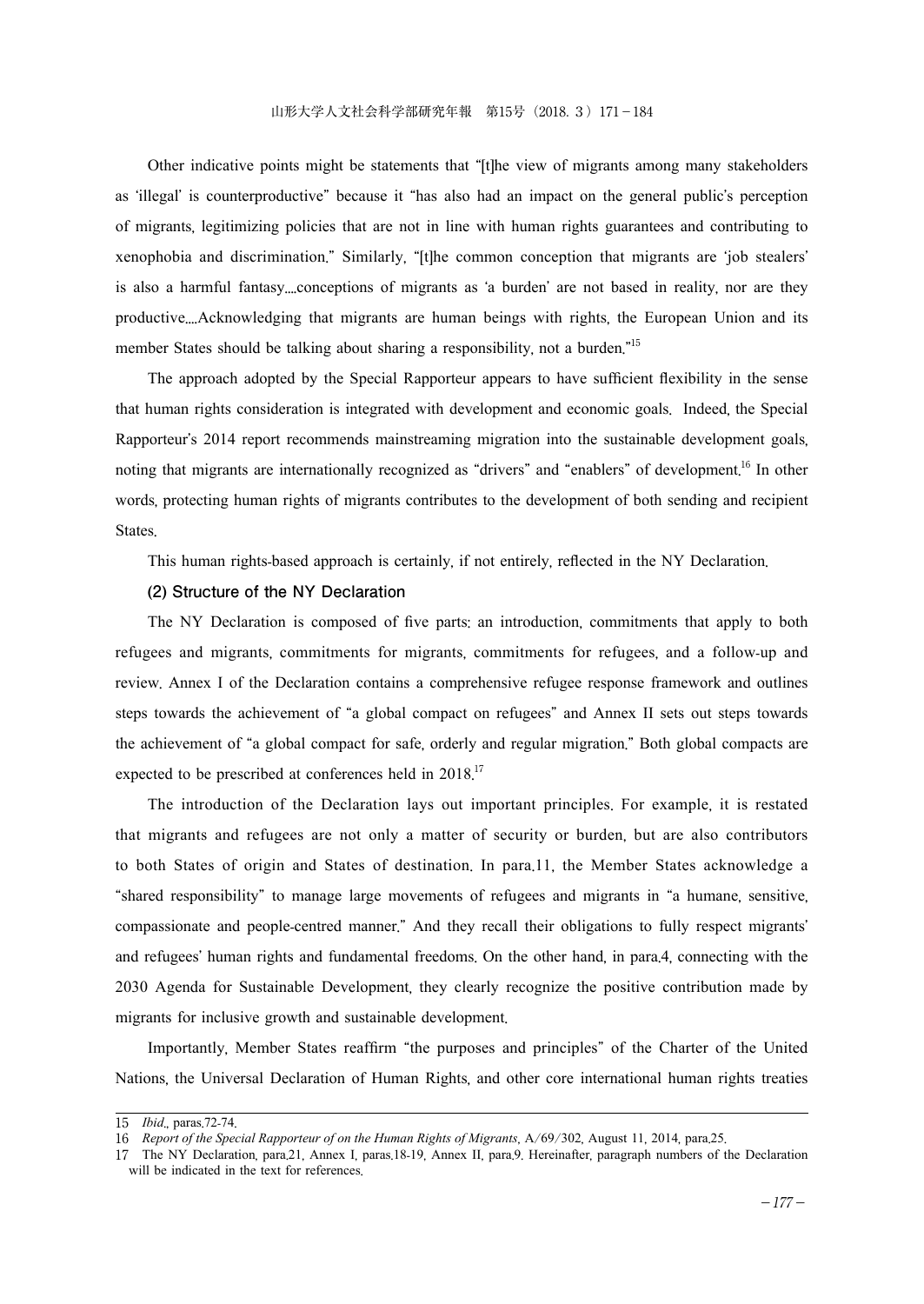The NY Declaration for Refugees and Migrants Adopted by the UN General Assembly――MARUYAMA

as well as, where applicable, international refugee law and international humanitarian law (para.5). This is related to the reconfirmation of non-discrimination and equal treatment in the domestic sphere. In recalling Member States' obligations under international law to "prohibit discrimination of any kind on the basis of race, colour, sex, language, religion, political or other opinion, national or social origin, property, birth or other status" (para.13), the Declaration strongly condemns "acts and manifestations of racism, racial discrimination, xenophobia and related intolerance against refugees and migrants, and the stereotypes often applied to them, including on the basis of religion or belief" (para. 14).

As these proclamations simply reconfirm existing international legal norms, some criticize that the UNGA should have offered more vigorous prescriptions of responsibility for States. Be that as it may, the fact that Member States recognized the basic principles that had been emphasized by the High Commissioner for Human Rights and Special Rapporteur on Migrants can be seen as a positive step.

#### **(3) Commitments in the NY Declaration**

#### **(a) Commitments applying to both refugees and migrants (paras. 22-40)**

"Underlining the importance of a comprehensive approach to the issues involved," Member States make a commitment to ensure "a people-centred, sensitive, humane, dignified, gender-responsive and prompt reception for all persons" arriving in their countries, particularly those "in large movements, whether refugees or migrants" (para.22). Such a commitment, even if it is in a political declaration, is significant.

First, in terms of State border control and management, border control procedures must conform with applicable obligations under international law, including international human rights law and international refugee law. In line with the principle of *non*-*refoulement*, individuals must not be returned at borders (para.24). At sea, Member States commit to intensifying international cooperation to strengthen search and rescue mechanisms (para.28). Due process guarantees also require that all individuals "who have crossed or are seeking to cross international borders" are entitled to due process "in the assessment of their legal status, entry and stay," and Member States commit to review "policies that criminalize cross-border movements" (para.33). Combatting human trafficking and migrant smuggling is also proclaimed (para.35). The Declaration also mentions that addressing the drivers and root causes of large movements will reduce vulnerability, combat poverty, improve self-reliance and resilience, ensure a strengthened humanitarian-development nexus, and improve coordination with peacebuilding efforts (para.37).

Here too, these commitments go no further than abstract statements and lack specificity when it comes to implementation. However, the Declaration is clear that Member States' commitments must be applied to both refugees and migrants as a single category, even though this is limited to "large movements."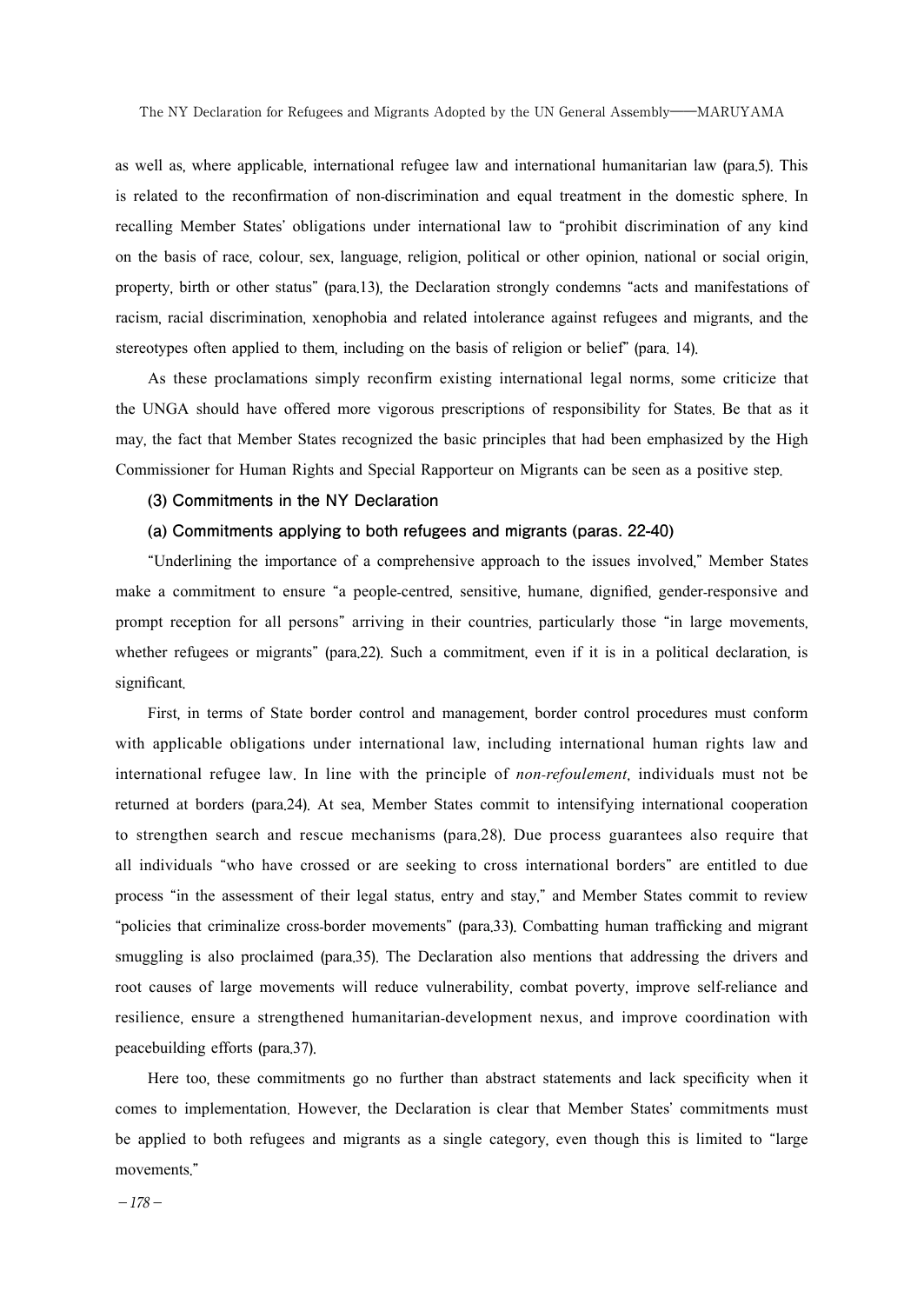#### **(b) Commitments for migrants (paras.41-63)**

As a general principle, receiving and sending States commit to protecting the safety, dignity and human rights and fundamental freedoms of all migrants, *regardless of their migratory status*, at all times (para.41). Paragraph 42 restates States' obligations thus:

"We commit to safeguarding the rights of, protecting the interests of and assisting our migrant communities abroad, including through consular protection, assistance and cooperation, in accordance with relevant international law. We reaffirm that *everyone has the right to leave any country*, *including his or her own*, *and to return to his or her country*. We recall at the same time that each State has a sovereign right to determine whom to admit to its territory, *subject to that State*'*s international obligations*. We recall also that States must readmit their returning nationals and ensure that they are duly received without undue delay, following confirmation of their nationalities in accordance with national legislation." (Emphasis added).

Avoiding a discussion on the interpretation of human rights treaties deeply here, the above could be evaluated as reflecting the established understandings of various human rights theaty bodies.

In terms of an international cooperation framework, some elements reconfirmed in para.46 are important: migrants can make positive and profound contributions to economic and social development in their host societies and to global wealth creation. Reducing the costs of labour migration and promoting ethical recruitment policies and practices between sending and receiving countries are committed by Member States. Another important commitment is to promote "faster, cheaper and safer transfers of migrant remittances in both source and recipient countries, including through a reduction in transaction costs, as well as the facilitation of interaction between *diasporas* and their countries of origin".

In order to promote and strengthen international cooperation for the global governance of migration, the Declaration agrees to "bring the International Organization for Migration, an organization regarded by its Member States as the global lead agency on migration, into a closer legal and working relationship with the United Nations as a related organization" (para.49). This decision is seen as one of the few concrete outcomes of the High-Level meeting in  $2016$ <sup>18</sup>

# **(c) Commitments for refugees (paras.64-87)**

The importance of addressing the root causes of large refugee movements, such as armed conflict, persecution, and violence, including terrorism, is reconfirmed in para.64. In addition, Member States

<sup>18</sup> Newland, K., *New Approaches to Refugee Crises in the 21st Century: The Role of the International Community*, Migration Policy Institute (2016), pp.8-9.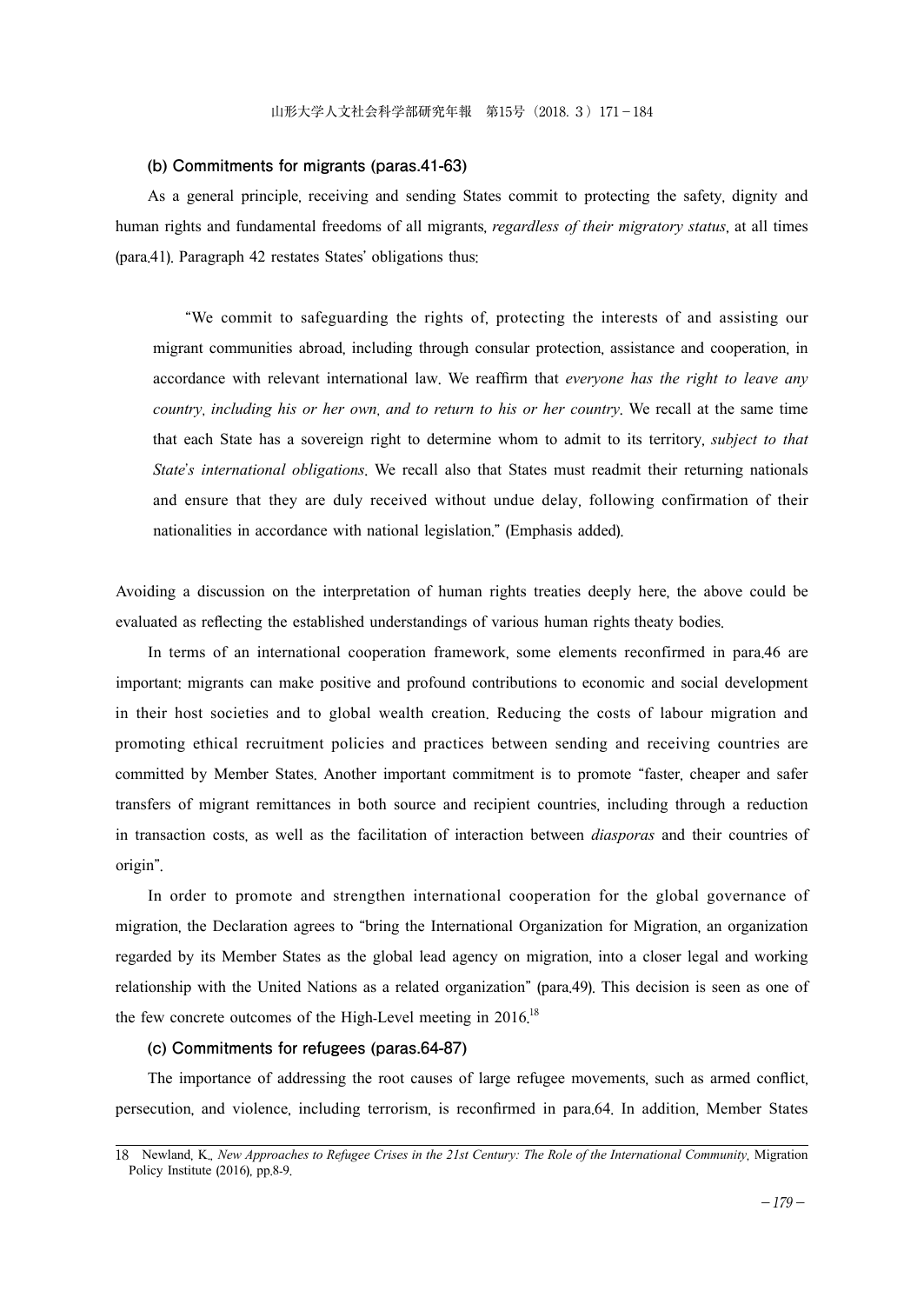reaffirm the Refugee Conventions as the foundation of the international refugee protection regime, and that international refugee law, international human rights law, and international humanitarian law provide the legal framework to strengthen the protection of refugees (paras.64-66).

In this section, an important point worthy of attention is that of "responsibility sharing." Para.68 states that: "[t]o address the needs of refugees and receiving States, we commit to *a more equitable sharing of the burden and responsibility for hosting and supporting the world*'*s refugees*, while taking account of existing contributions and the differing capacities and resources among States." This is a mitigated version in comparison with the draft, as "an equitable sharing" was changed to "a more equitable sharing."<sup>19</sup> Recognizing such importance, while the Declaration focuses primarily on voluntary repatriation as a durable solution (paras.75-76), it also notes the need to expand the number and range of resettlement efforts to third countries. The fundamental aim is "to provide resettlement places and other legal pathways for admission on a scale that would enable the annual resettlement needs identified by the Office of the United Nations High Commissioner for Refugees to be met" (paras.77-78). Although this is one of the important elements for concretization of "sharing responsibility," all things remain to be seen within the negotiation process for a global compact on refugees.

Yet with regard to a comprehensive refugee response, a "multi-stakeholder" approach is emphasized. Stakeholders include national and local authorities, international organizations, international financial institutions, civil society partners (including faith-based organizations, *diaspora* organizations, and academia), the private sector, the media, and refugees themselves (para.69).

### Ⅳ Some observations: a way of conclusion

#### **(1) Legal characteristics of the Declaration and prospective two global compacts**

As the Declaration itself expresses that Member States "have adopted the following *political declaration*," it is part of a UNGA resolution and thus, not a legally binding instrument. However, as mentioned above, many commitments in the Declaration are a reflection of already prescribed principles and rules of human rights treaties, including the right to leave and return, *non*-*refoulement*, non-discrimination, and so on. Those commitments are legally binding as far as they are established as customary international law or if relevant international treaties have bound each member state. On the other hand, there are some significant new elements which are not necessarily established as international legal principles. These include the inclusive treatment of refugees and migrants,

<sup>19</sup> See Dowd, R. and J. McAdam, "International Cooperation and Responsibility-Sharing to Protect Refugees: What, Why and How?" *International & Comparative Law Quarterly*, Vol. 66, (2017), p.865. They point out other muted results of the Declaration, for example that the proposed Global Compact on Responsibility Sharing for Refugees has been postponed for two years and the name of the compact has changed to simply the Global Compact on Refugees, and that while the Declaration reaffirmed existing legal obligations, it did not expand them.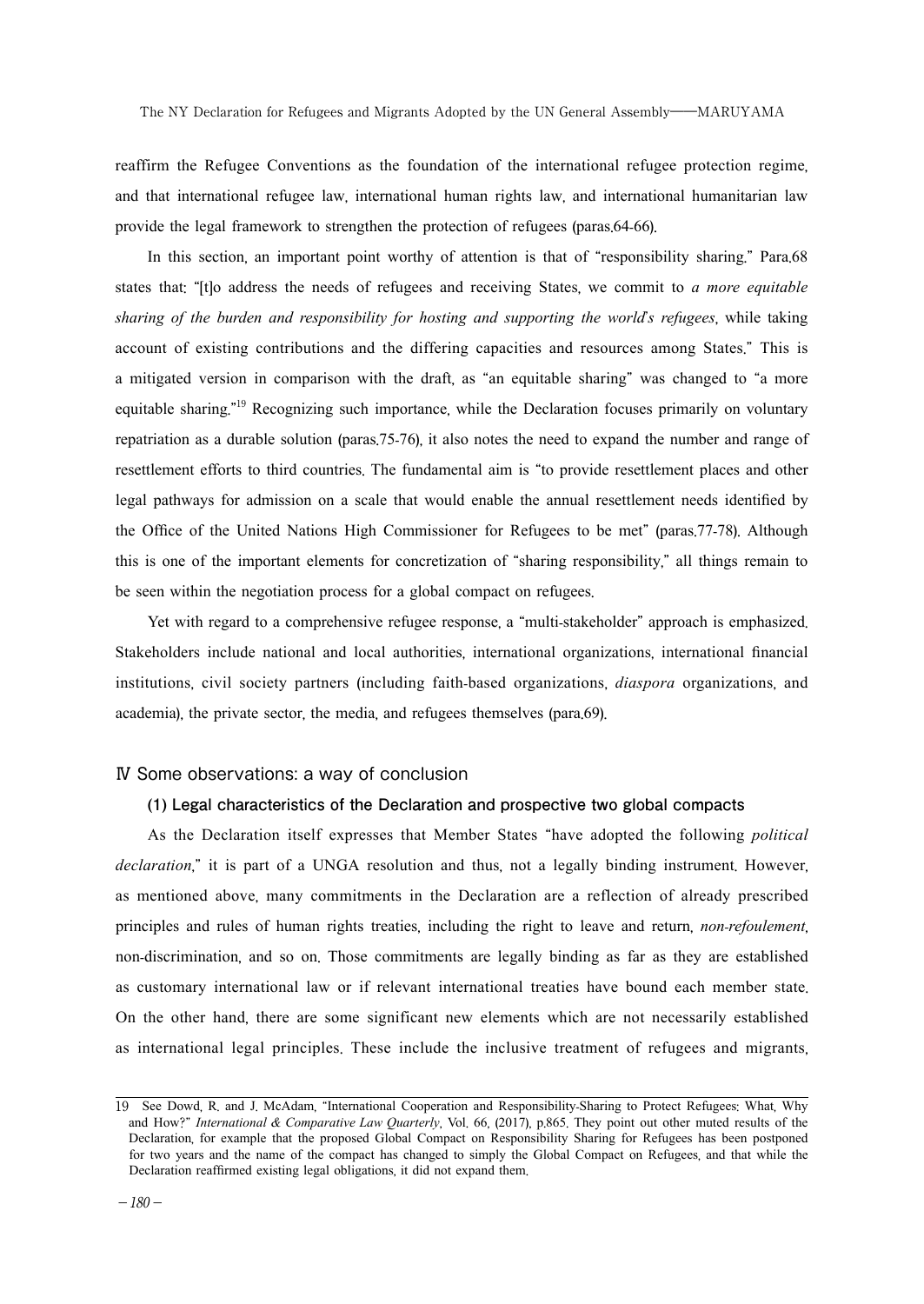"responsibility-sharing" for refugee protection, <sup>20</sup> and strengthening state border control regulations from a human rights perspective (albeit at the discretion of sovereign States). The two proposed global compacts are also not legally binding documents. They will be voluntary guidelines and are rather unambitious, probably taking "the UN Global Compact" as a model.<sup>21</sup>

At any rate, the Declaration enumerates various relevant rules and principles that apply to large movements of refugees and migrants into one document. It provides a "solid basis in international law for principles of a more binding nature, and for guidelines, which reflect existing legal obligations for States."<sup>22</sup> It was adopted by the UNGA, which can be regarded as one representative of the international community, and many high-level representatives of States, such as presidents and prime ministers endorsed the Declaration in formal statements. Such international endorsement should not be downplayed. However, the larger challenge of how to implement those rules and principles concretely and how to build a comprehensive mechanism for international cooperation remains to be addressed. To achieve this will largely depend on the political will behind the two proposed global compacts.<sup>23</sup> Although this short essay cannot examine this in detail, it cannot be denied that through the accumulation of subsequent practices in establishing and operating those global compacts, it may be possible to achieve a full formation and maturity of emerging international legal norms.<sup>24</sup>

## **(2) Towards a comprehensive institutional framework for migration?**

Some may critically argue that the only concrete achievement of the Declaration is that the IOM became a part of the UN system, and that this will be useful in the construction of a comprehensive framework. At the same time, there are concerns that by joining the UN system, the traditional characteristics of IOM as an independent organization might be diminished. As an independent organization, IOM was a "non-normative" and "projectised" organization that was responsive, efficient, cost-effective, and flexible. Therefore the future activities and roles of IOM in the global compact on migration must be monitored to see if its merits and manoeuvrability will not be compromised and if it

<sup>20</sup> The possibility of an additional protocol to the refugee conventions should be considered in the long term. See Turk, V. and M. Garlick, "From Burdens and Responsibilities to Opportunities: The Comprehensive Refugee response Framework and a Global Compact on Refugees," *International Journal of Refugee Law*, Vol. 28, (2016), p.673. As to the proposal of adding and strengthening the UNHCR's mandates, see Goodwin-Gill, *supra* note (2), pp.689-692.

<sup>21</sup> The UN Global Compact aims to mobilize a global movement of sustainable companies and stakeholders around ten principles such as human rights, labour standards, and the protection of environment. It is an entirely voluntary agreement with no enforcement mechanism.

<sup>22</sup> Guild, E. and S. Grant, "Migration Governance in the UN: What is the Global Compact and What does it mean?," *Queen Mary University of London, School of Law Legal Studies Research Paper No. 252/2017* (2017), p.5.

<sup>23</sup> As to the recent development of a global compact for migration, see: https://www.iom.int/global-compact-migration (as of December 7, 2017). For a global compact for refugees, see: http://www.unhcr.org/towards-a-global-compact-on-refugees. html (as of December 7, 2017).

<sup>24</sup> This view is drawn from the experiences of the Millennium Development Goals and the Sustainable Development Goals, which are adopted by the UNGA High-Level meetings. While those are adopted as non-legal binding instruments, their commitments and norms have functioned as *de facto* binding for various international actors or stakeholders, especially UN internal organs and autonomous subsidiary organs such as the United Nations Development Programme.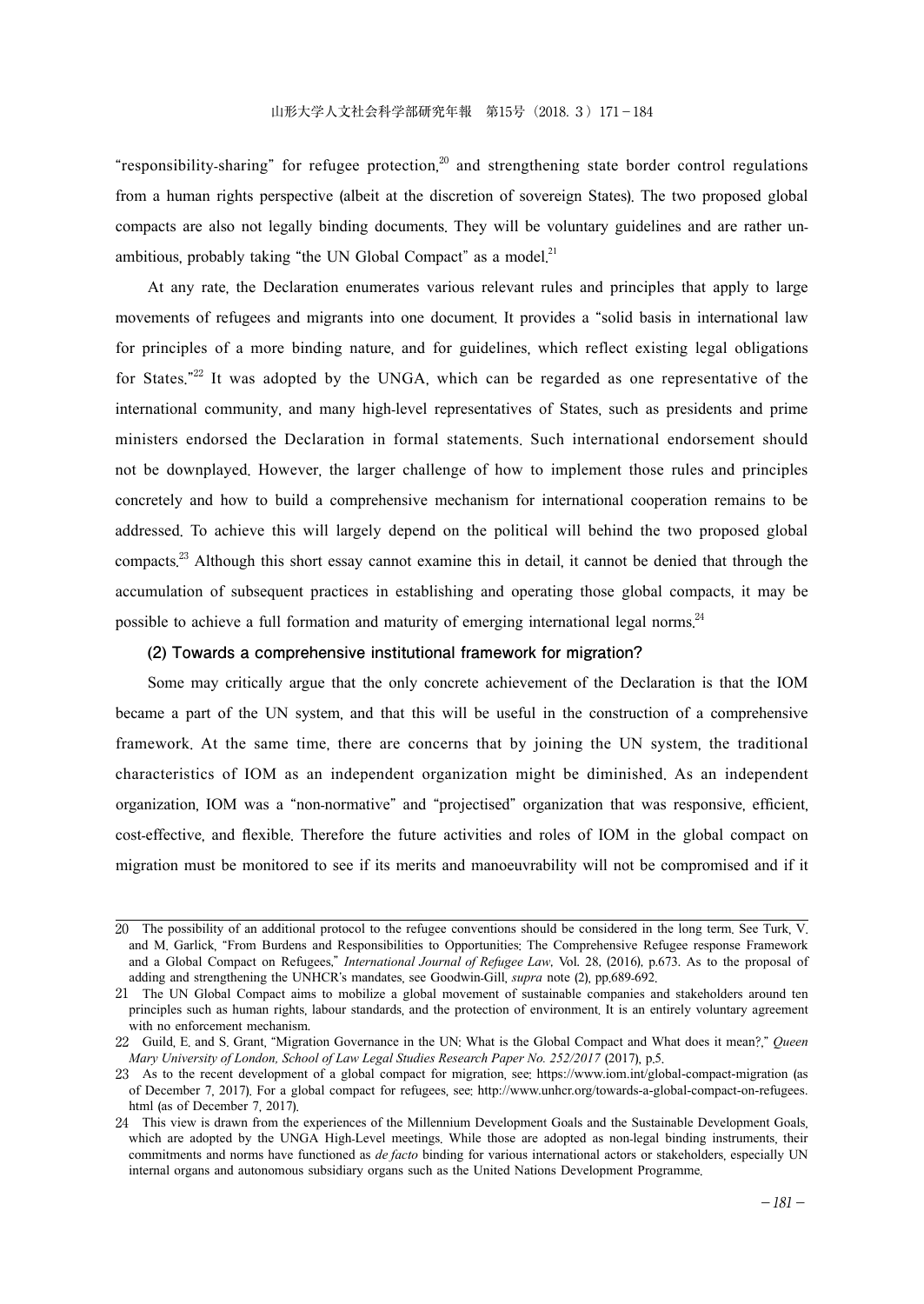will be able to maintain its status as "the leading global agency" on migration.<sup>25</sup> From the perspective of the process of drafting a global compact on migration, whether and how IOM will be able to monitor and review the actionable commitments by States is critical. $26$ 

In practice, the main challenges will be financing and integrating human mobility into humanitarian assistance and development simply in the meaning that migration is taken into consideration in those dimensions. The former is also "traditional" challenge that various international cooperation regimes have chronically faced. And on the latter, although ideally, integration of "mobility" into development and humanitarian assistance might open the stringent States' boundaries, actualization of this is not likely. These challenges, to some extent, apply also to the global compact for refugees. In any case, the prospective global compacts should establish mechanisms for the further resettlement of refugees in third countries and for the expansion of regular lawful routes of migration. It might be meaningless if the global compacts in the end are only maintaining "protracted refugees" and "stranded migrants", as a matter of fact.

Another concern of a comprehensive approach might be that there remains some risk of weakening existing refugee protection regimes. In other words, individuals who must be inherently protected under the existing regime could be left legally unprotected in a new comprehensive framework where there is not an established obligation or responsibility to protect but rather a nebulous principle of "humanity," or charity.<sup>27</sup> This alarming scenario is always worth being reminded of. In this context, the intertwined relationship of the two proposed global compacts and the role of global compacts as a supplement to existing legal regimes should be cautiously considered.

### **(3) Multilateralism in crisis?**

In the long term, the large movements of refugees and migrants will continue, not to mention the root causes of these movements, such as armed conflict, persecution, violence in all forms, poverty, and climate change. Although the burden is heaviest on host countries in the developing world, within the structure of "global north" vs. "global south," "asylum fatigue" is prevelant, especially in Europe. This is leading to a crisis for multilateralism, as manifested by Brexit, the US withdrawal from various important multilateral treaties,<sup>28</sup> and so on. This has left the NY Declaration stranded between on the one hand the sense of shared responsibility, mutual trust, and solidarity that underlies

<sup>25</sup> There appeared to be some concerns by the IOM Member States in the debate around concluding an agreement with the UN at the IOM Council. See Guild and Grant, *supra* note (22), pp.8-11.

<sup>26</sup> *Ibid*., p.13. They examines the "Zero Draft" regarding the modalities for the intergovernmental negotiations of the global compact on migration.

<sup>27</sup> Abe, K., *Kokusaiho no Jinkenka [Human Rights-ization of International Law]*, Shinzansha publishing, (2014), pp.107-126 [in **Japanesel** 

<sup>28</sup> During the final stage of drafting this essay, the US "decided to end participation in the UN process to develop a Global Compact on Migration." See the statement by the US Secretary of State, at: https://www.state.gov/secretary/ remarks/2017/12/276190.htm (as of December 7, 2017).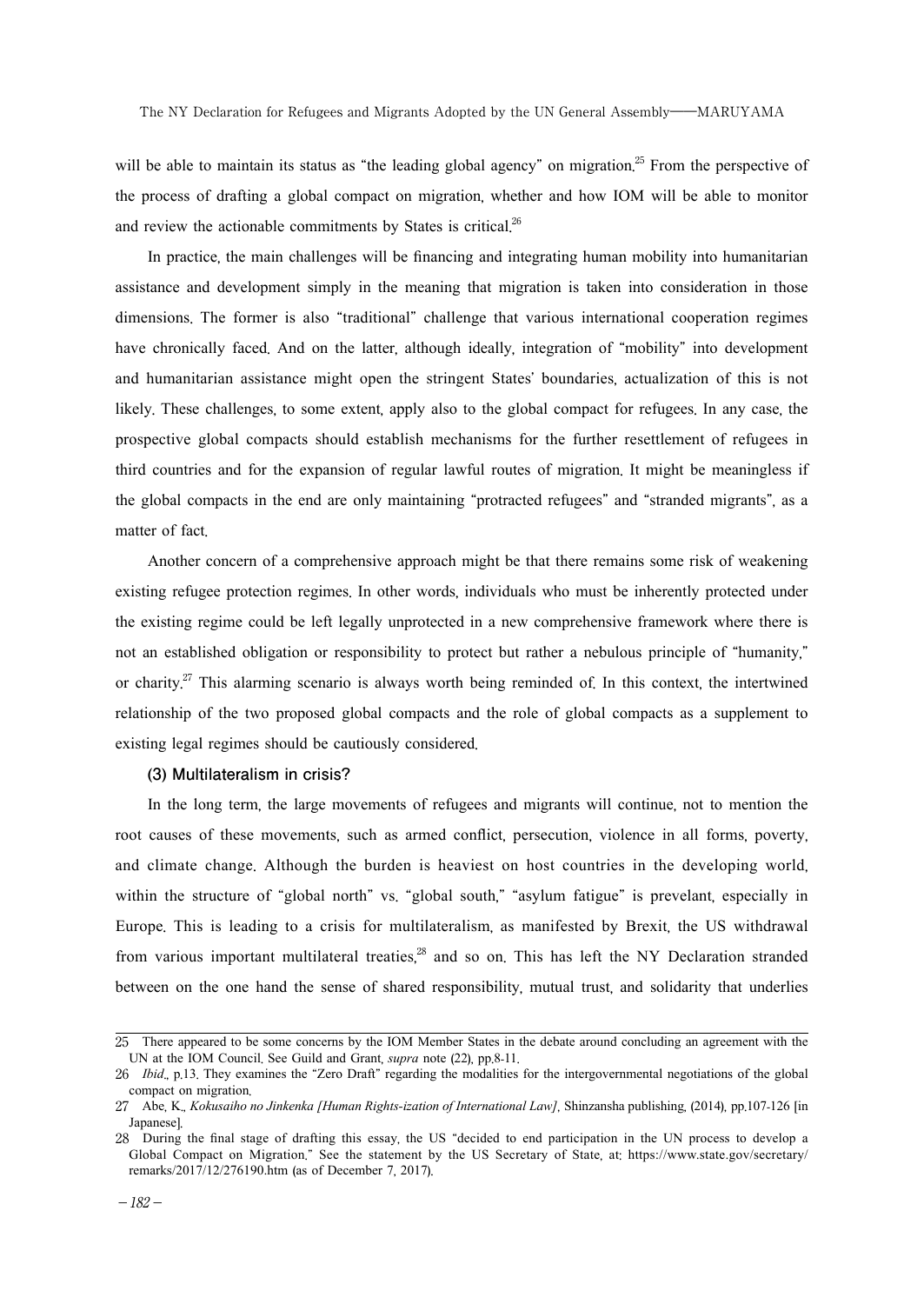international cooperation, and on the other, a unilateral, country-first, populism and xenophobia that is spreading in many States. Therefore, this is "a moment of opportunity as well as crisis for international cooperation."29

It was after the horrifying atrocities of the great wars that international organizations for maintaining international order such as the League of Nations and the UN were established. Bringing this to mind, the current crisis might be certainly a great opportunity for building a new international mechanism. It is not clear whether a multi-stakeholder approach involving the participation of civil society and refugees and migrants themselves in the process of two global compacts will bring about desirable effects. If the processes of establishing such compacts will achieve a comprehensive review of traditional international legal frameworks where state border control and management is largely left to the discretion of sovereign States remains to be seen.